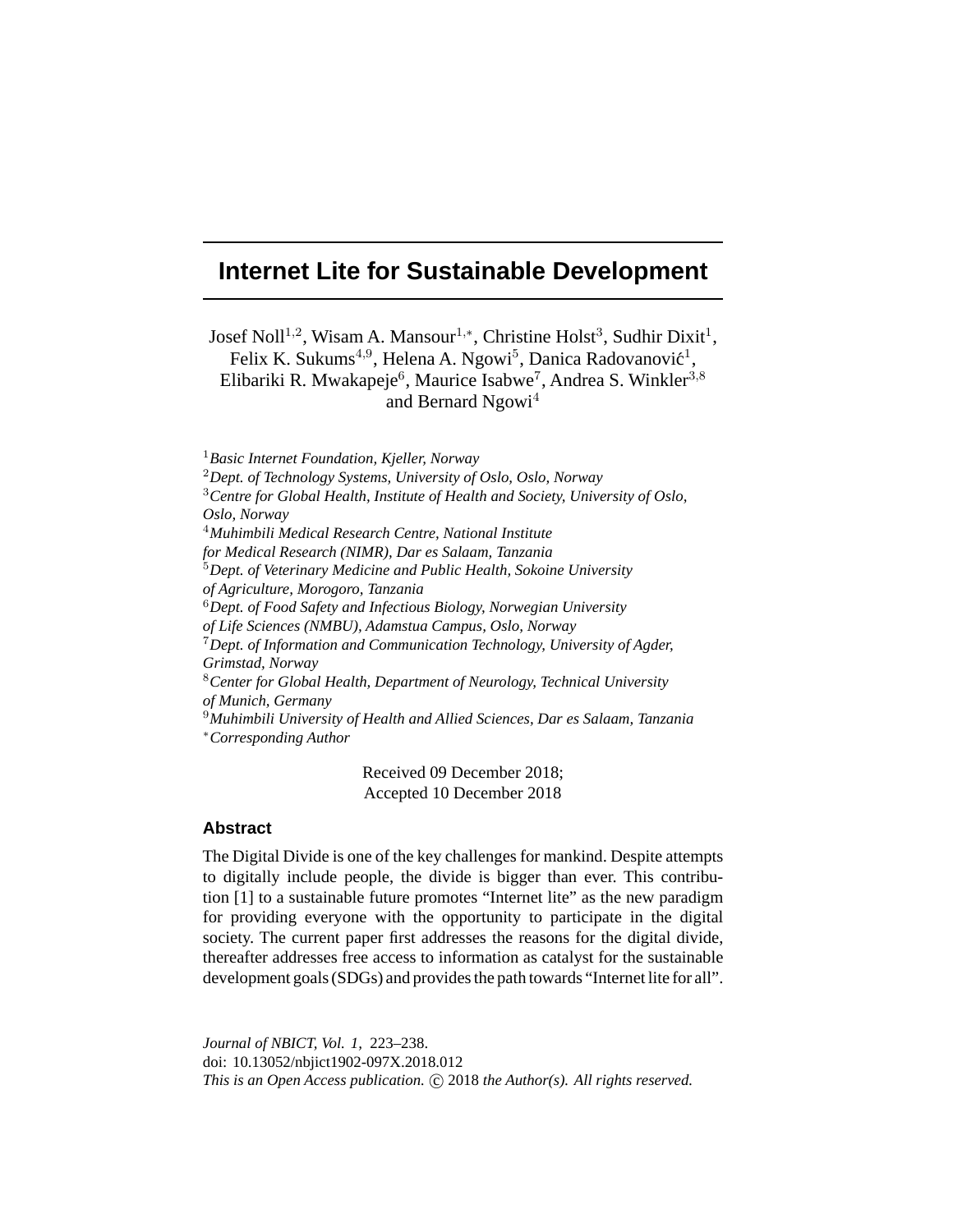**Keywords:** Digital inclusion, sustainable development, information spot, digital literacy, Internet lite, and Internet.

# **1 Introduction and Background**

The Internet has developed from information distribution to become the business enabler, indicated by the fact that the top 6 largest companies by market value are all IT-companies [2]. However, the gap between developed and developing countries is still wide. Access to Internet is a commodity in Europe, while only a minority of people in Africa have the capability to participate in the digital society.

According to ITU [3], Nearly 90% of young individuals are not using the Internet in Africa, Asia and the Pacific. Giving the move to digital industries, access to information is not a question of affordability, it is a question of sustainability.

As ITU further points out, 84.2% of households in Europe have Internet access, while only 18% of households in Africa have Internet access. In developed countries, 94% of young people aged 15–24 use the Internet, as compared to only 30% in least developed countries (LDCs). This digital gap, leaving 70% of young people in LDCs without an opportunity to participate in the digital life, is one of the reasons for migration from rural to urban areas, or even further.

# **2 Internet Lite for All**

Our understanding is that digital inclusion should address everyone in the society, and that everybody shall have free access to information. "Internet



**Figure 1** Mobile Internet Penetration from 2016 to 2020.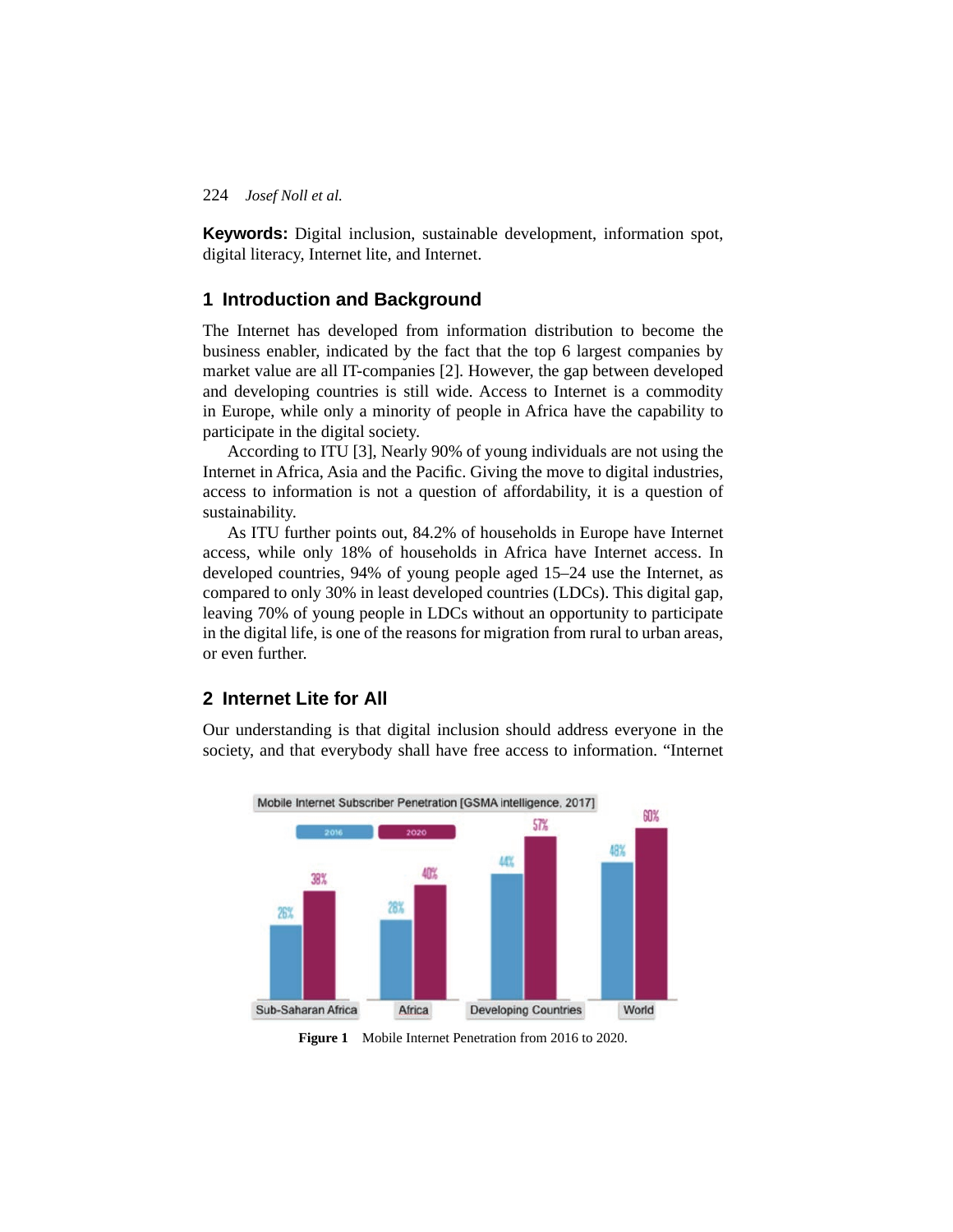

**Figure 2** Freemium concept for Internet Lite for All.

access is a human right", and free access to information, named "Internet lite for all", is the way to establish a sustainable solution. The basic model is adapted from commuting on roads: pedestrians and cyclists can use the road for free, while car and truck drivers have to pay. This freemium (free & premium) model can be applied for Internet access, with free access to information, and premium access to entertainment, games and other broadband content.

From our experiences in project activities, especially the "Nondiscriminating Access for Digital Inclusion" (DigI) project [4], we see that an "Information Spot" per village is the core concept for digital inclusion and societal empowerment. Our developments suggest that the information spot should contain a village/society server carrying information and providing free access in the society. An example of such a village server is developed during the DigI project, being available at yeboo.com. Figure 2 provides a sketch of the Local Information Spot, here with an integrated Wifi hot-spot connected to the local core network.

# **3 Traditional Business Models are not Sufficient to Include All**

Though Mobile Operators see a continuous rise the number of SIM cards, with a raise of unique Mobile Subscribers from 43% (2016) to 50% (2020), the expectations from the Groupe Spéciale Mobile Association (GSMA) on the Mobile Economy [5] shows that the mobile internet subscriber penetration in Sub-Saharan Africa (SSA) will reach only about 38% in 2020. This means that about 2/3 of the population in SSA will not be part of the digital economy.

There are several reasons why digital inclusion lacks uptake [6] in SSA: *(i)* phone prices, *(ii)* availability and affordability of the mobile broadband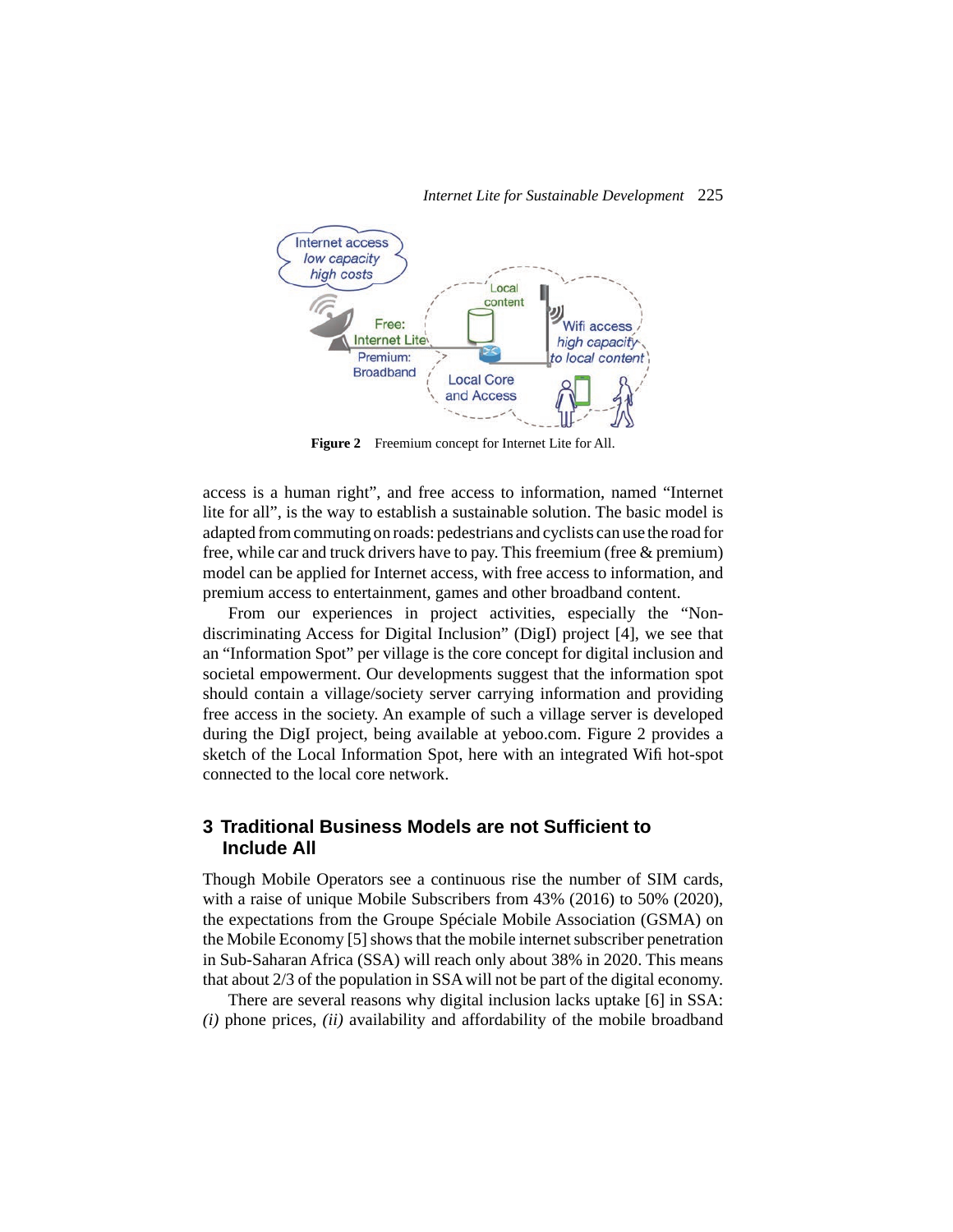network coverage, *(iii)* traffic speed and *(iv)* lack of local content. While *(i)* phone prices fall continuously, with smartphones being available in the 20–30 US\$ price range, *(ii)* availability of the mobile broadband network coverage leaves out behind. Operators have only limited funds for network deployment, and thus mobile broadband networks will be first deployed where there is the highest return on investment. The respective governments focus often on voice connectivity (2G), thus leaving mobile broadband network deployment as an answer to sufficient return of investment instead of ROI.

Second, customers with as little as 1–2 US\$/month for communication purposes are of little interested for mobile operators, as the cost of customer registration into the operators infrastructure exceeds 60 US\$. Thus, operators can't profit from people with ultra-low income, and rather focus on people higher up in the pyramid. Third, operators focus on content which is attractive to people, i.e. entertainment, sports, and games.

Fourth, access to non-profit information such as health and education will loose when competing with commercial content.

As a result, almost half of the mobile connections (44%) will be 2G connections by 2020 in Eastern Africa (EAC), according to GSMA [5]. Given the low capacity networks, and related them to the lack of local content*(iv)* and lack of (digital) literacy are other factors hampering the uptake of mobile broadband.

An information spot in each village, combined with a village server, will address topics *(ii)* to *(iv)* directly, and through fixed installed tablets enable the access to the Internet for *(i)* people without smartphones. Our example of established information spot at kjeller (see Figure 3) has been rolled-out in 3 villages in Tanzania, carries digital health information [7], alongside with information from the village leaders and social network content provided by users themselves.

As the health information is supported by animation and videos and presented using Tanzanian Swahili, it contributes to digital literacy. Though, our vision for a sustainable future is that NGOs, Universities, companies and societies will contribute with contextualised content reflecting the needs of communities.

## **4 Internet Lite as a Catalyst for the SDGs**

The SDGs and especially Targets 9.C "*Significantly increase access to information and communications technology, and strive to provide universal and affordable access to the Internet in least developed countries by 2020*" and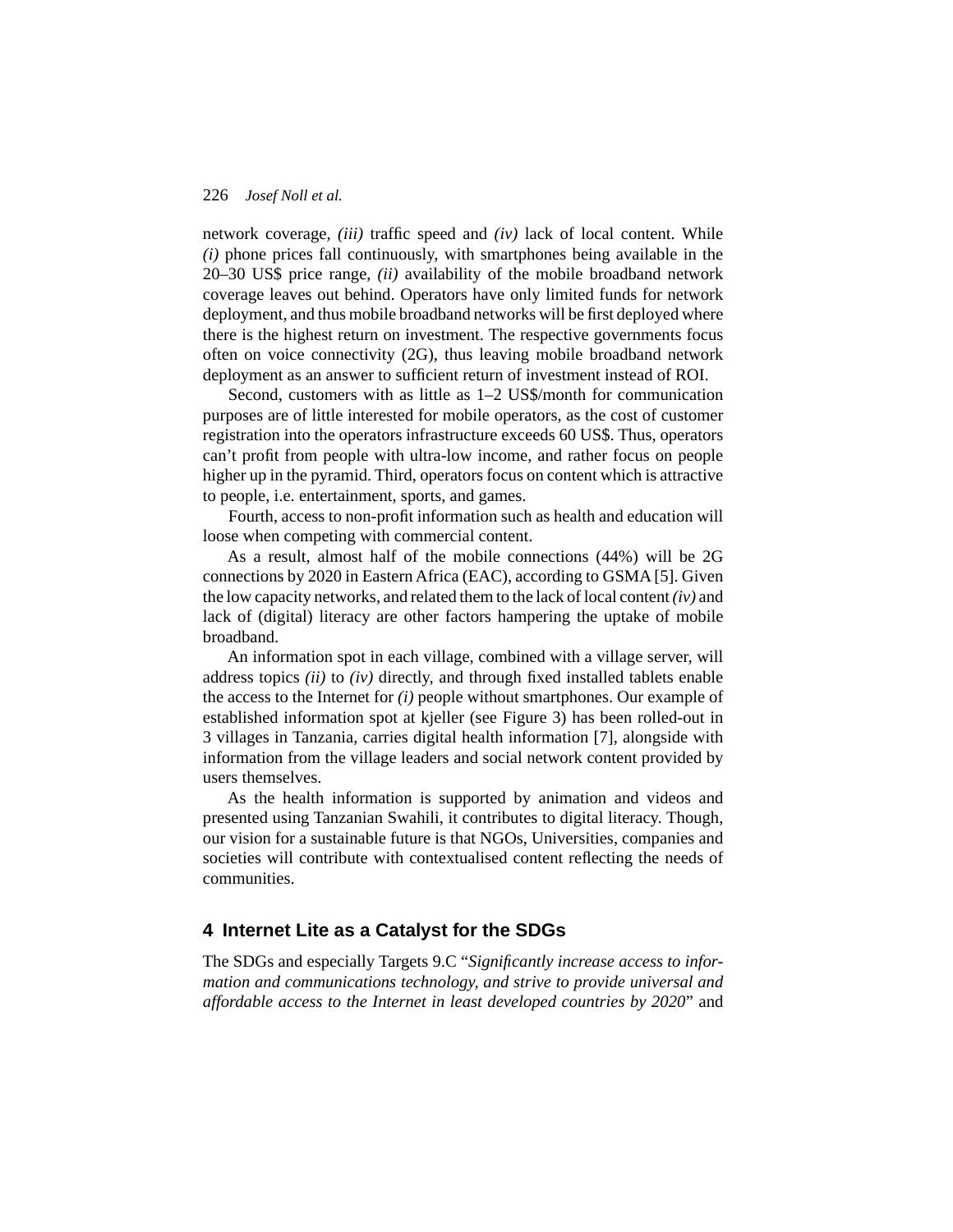

Figure 3 Prototype of health spot at Kjeller, Norway.



**Figure 4** "Internet Lite", addressing Target 9.C and Target 16.10, as catalyst for the SDGs.

Target 16.10 "*Ensure public access to information and protect fundamental freedoms...*" are the core drivers for our work. Information spots with "Internet lite for all" will directly answer Target 16.10, and enable the access to information and communications in areas where it is not economically viable to deploy mobile broadband.

The next chapter will bring an example of how digital health information will contribute to SDG 3 *"Good Health and Well-Being"* as an example why "Internet lite for all" could be the catalyst for the majority of the SDGs. We would especially emphasise digital information for education in SDG 4, empower women and girls through information (SDG 5), digital jobs and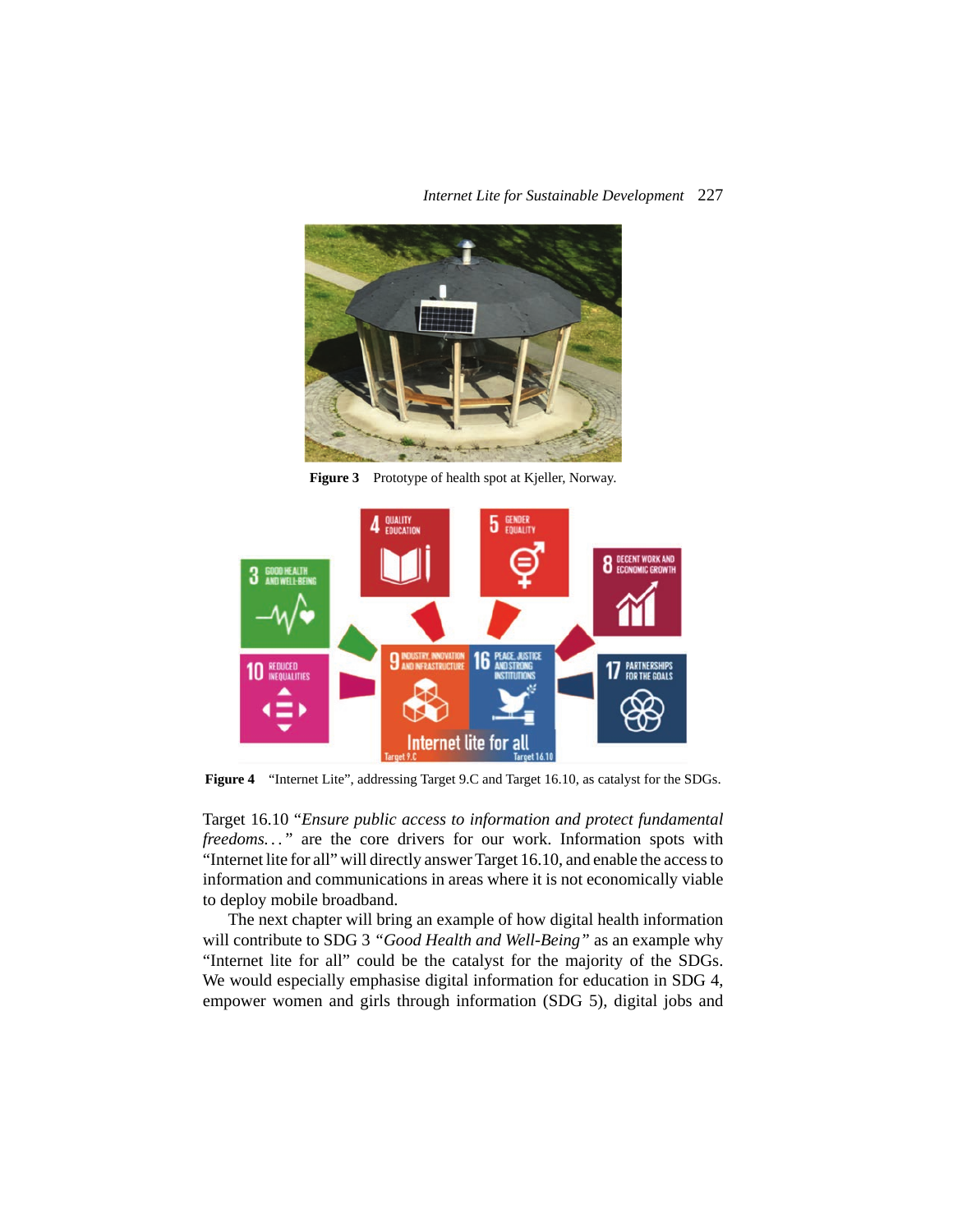participation in the digital economy (SDG 8), as well as strong contributions to SDG 10 on reduced inequalities with and amongst countries. We envision everyone to contribute with information on the village platform, and thus contribute to the digital partnership in SDG 17.

# **5 Digital Health for Health Knowledge and Digital Literacy**

The spread of digital technologies and global interconnectedness has a significant potential to accelerate progress towards achieving the health-related SDG 3 at a global level. The primary focus has been on health information systems, giving a clear benefit for governments and societies. However, health information systems have a tendency to neglect people and societies that are digitally excluded.

It has clearly been recognised that digital divides influence digital literacy, engagement in social and educational life, and therefore overall participation and collaboration in an online society [8, 9]. Our approach is to use digital health information to promote early access of health care services and the application of preventative strategies, ultimately reducing morbidity and mortality.

The village platform residing at our information spot carries specific health information [10], being freely available to everyone. We are currently performing an intervention study in the villages of Izazi and Migoli in the Iringa district in Tanzania to develop health messages, promote the messages and assess the effect of digital health promotion. The selected health messages address HIV/AIDS, tuberculosis (TB) and *Taenia solium* cysticercosis/taeniosis (TSCT).

Ongoing work evaluates key performance indicators (KPIs) for assessing both digital literacy and health knowledge uptake in order to evaluate digital health promotion as compared to traditional paper-based health information.

# **6 Technical Realisation of Internet Lite**

As stated above, the network is often the limiting factor, being low-capacity 2G, congested 3G or a satellite link limited traffic (see Figure 2). Providing "*internet lite for all*" in an "*Information Spot*" is our contribution to the SDGs. Following the principles of net-neutrality, we suggest filtering after content type, with information (text, pictures and local content) being free, while broadband content such as entertainment, video and games are premium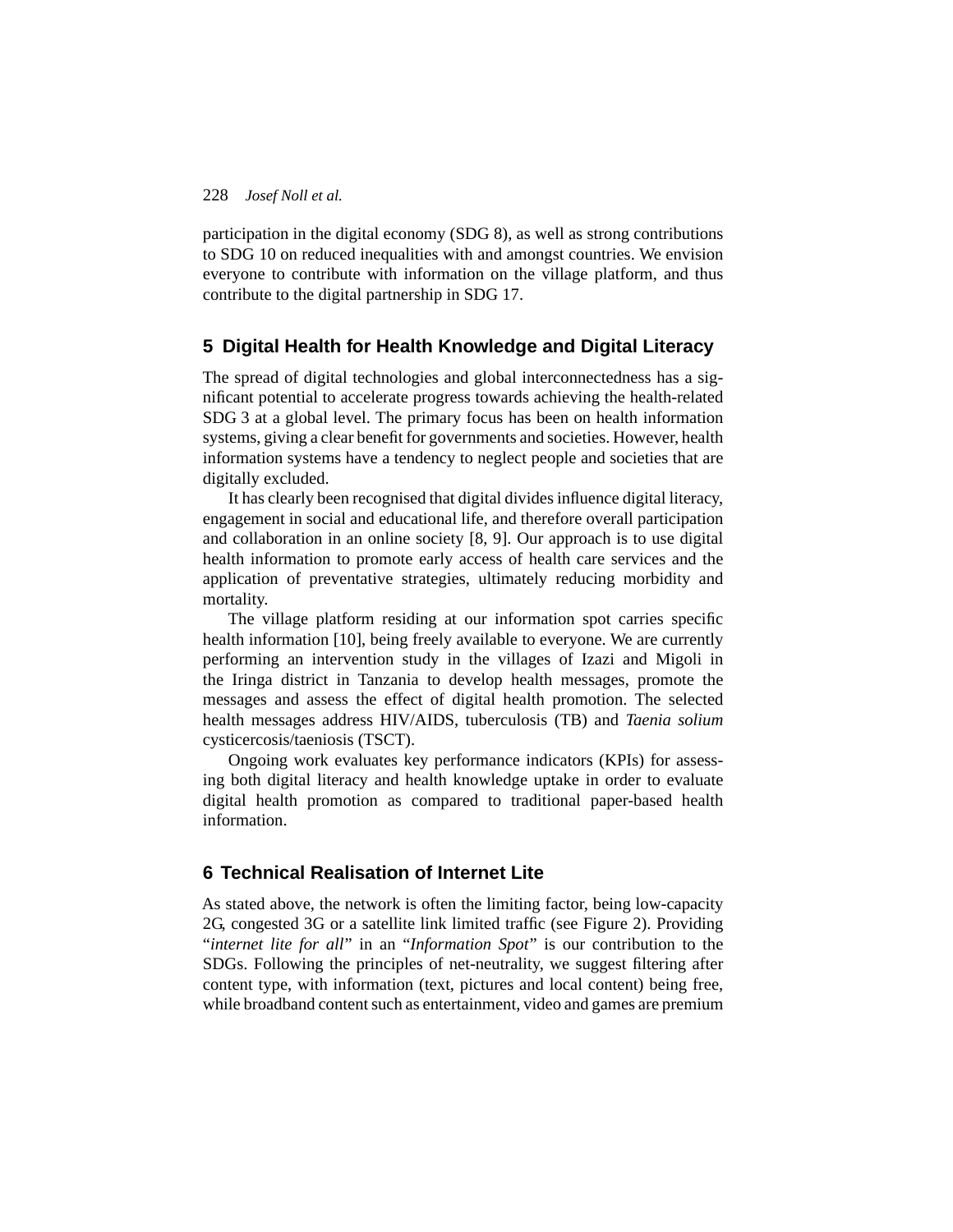content. Providing a local core network as shown in Figure 5 will enable the functionality of Internet Lite. Filtering of content types is happening in the local core network (see Figure 6), which also provides the village server. The concept is relatively inexpensive, our realisation costs around 300 US\$ for the local core network, including solar panel and battery for operation and charging of devices.

Filtering between free and premium content is performed at the local network control centre (LNCC), which also supports the village server. Filtering information for the LNCC is provided through the core network infrastructure, provided by the Basic Internet Foundation. The core network infrastructure supports also voucher generation for the premium access to information. In our cost analysis [6], we pointed out that Internet Lite can serve up to 300 users over a 1 Mbit/s line, with a cost of 7 US\$ per month for visiting around 100 Web pages<sup>1</sup>. Using traditional Internet access, only 50 users could be served, with costs of 38 US\$ for visiting 100 Web pages.



**Figure 5** Village information spot with local core network.



**Figure 6** Local Core Network with village server and local network control centre (LNCC).

<sup>&</sup>lt;sup>1</sup>The cost analysis [6] is performed using a 1 Mbit/s satellite link costing 2000 US\$/month as an example.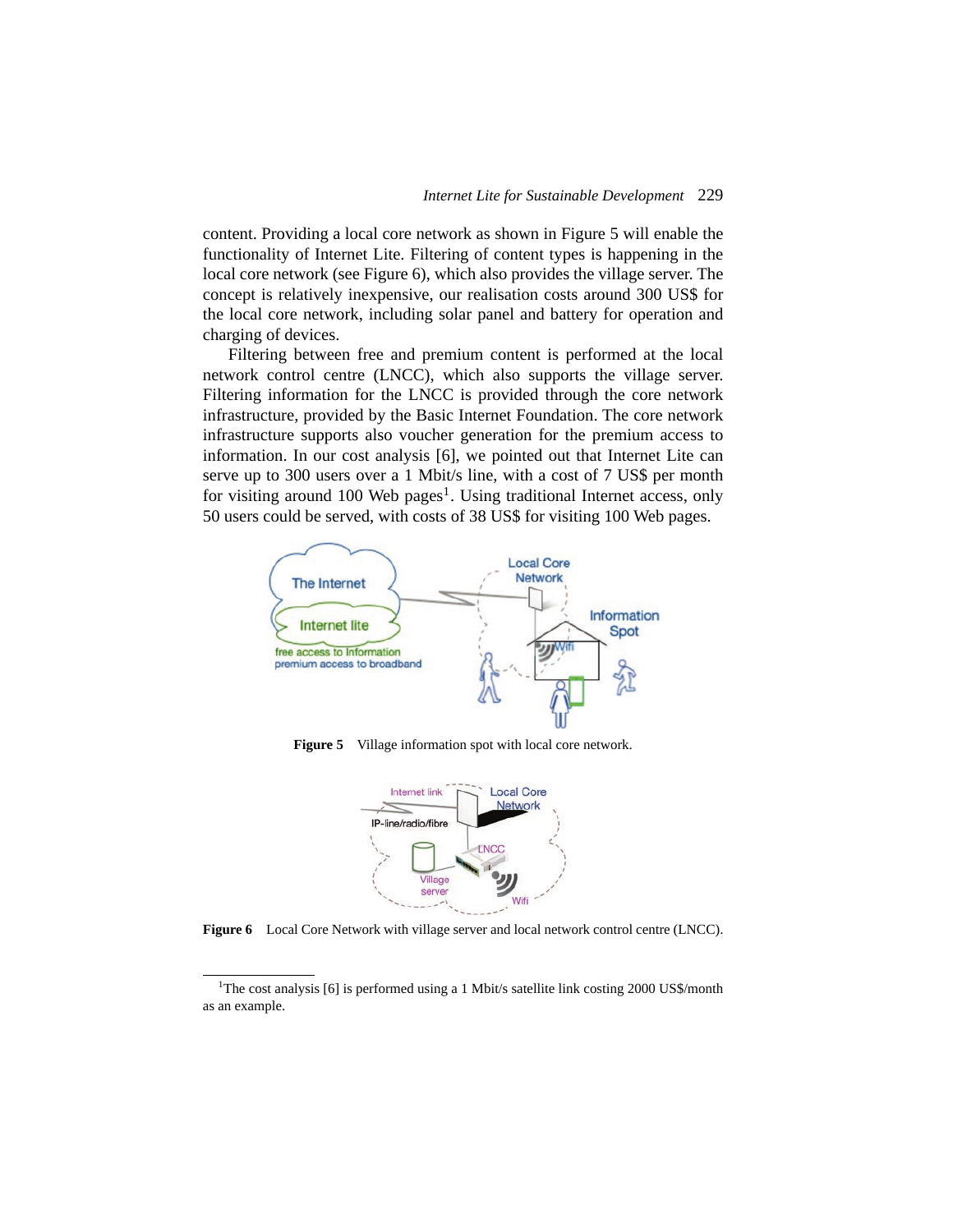### **6.1 Call for Collaboration and Conclusions**

Our multi-cultural and multi-dimensional team with 11 partners from 8 countries in the DigI project has established digital health information for *(i)* contributing to better health, *(ii)* supporting digital literacy, and *(iii)* demonstrating digital information access as catalyst for the SDG 3.

We see the importance of free access to information, addressing directly the Targets 9.C and 16.10 of the SDGs, as the catalysts for the sustainable development goals. Our concept of one information spot per village provides free access to information, following the vision *"Internet lite for all".* In order to ensure net-neutrality, our approach of *Internet lite* provides content type filtering, with free access to text, pictures and local video, and premium access to video, voice, games and other entertainment content.

The health spots for Africa have costs of roughly \$300. Even on a 1 Mbit/s line we can provide 300 people with free access to information, using either locally available tablets or their own smart-phones, and in addition light and power to charge the phones.

Given the societal advances in digital literacy, digital inclusion and the participation in the digital society, *Internet lite* is seen as the enabler to connect the unconnected 3.5 billion people on the planet and to become a robust catalyst for the SDGs. We envision everyone to contribute with information on the village platform, and thus add to the digital partnership in SDG 17.

## **References**

- [1] This work was supported by the Research Council of Norway through the Visjon2030-mechanism, project "Non-discriminating Access for Digital Inclusion", project number 267558.
- [2] The 100 largest companies in the world by market value in 2018, https://www.statista.com/statistics/263264/top-companies-in-theworld-by-market-value/
- [3] ITU, ICT Facts and Figures 2017, https://www.itu.int/en/ITU-D/ Statistics/Documents/facts/ICTFactsFigures2017.pdf
- [4] The "Non-discriminating Access for Digital Inclusion" project: http://DigI.BasicInternet.no
- [5] GSMA, The Mobile Economy, Sub-Saharan Africa 2017, https://www. gsmaintelligence.com/research/?file=7bf3592e6d750144e58d9dcfac6ad fab&download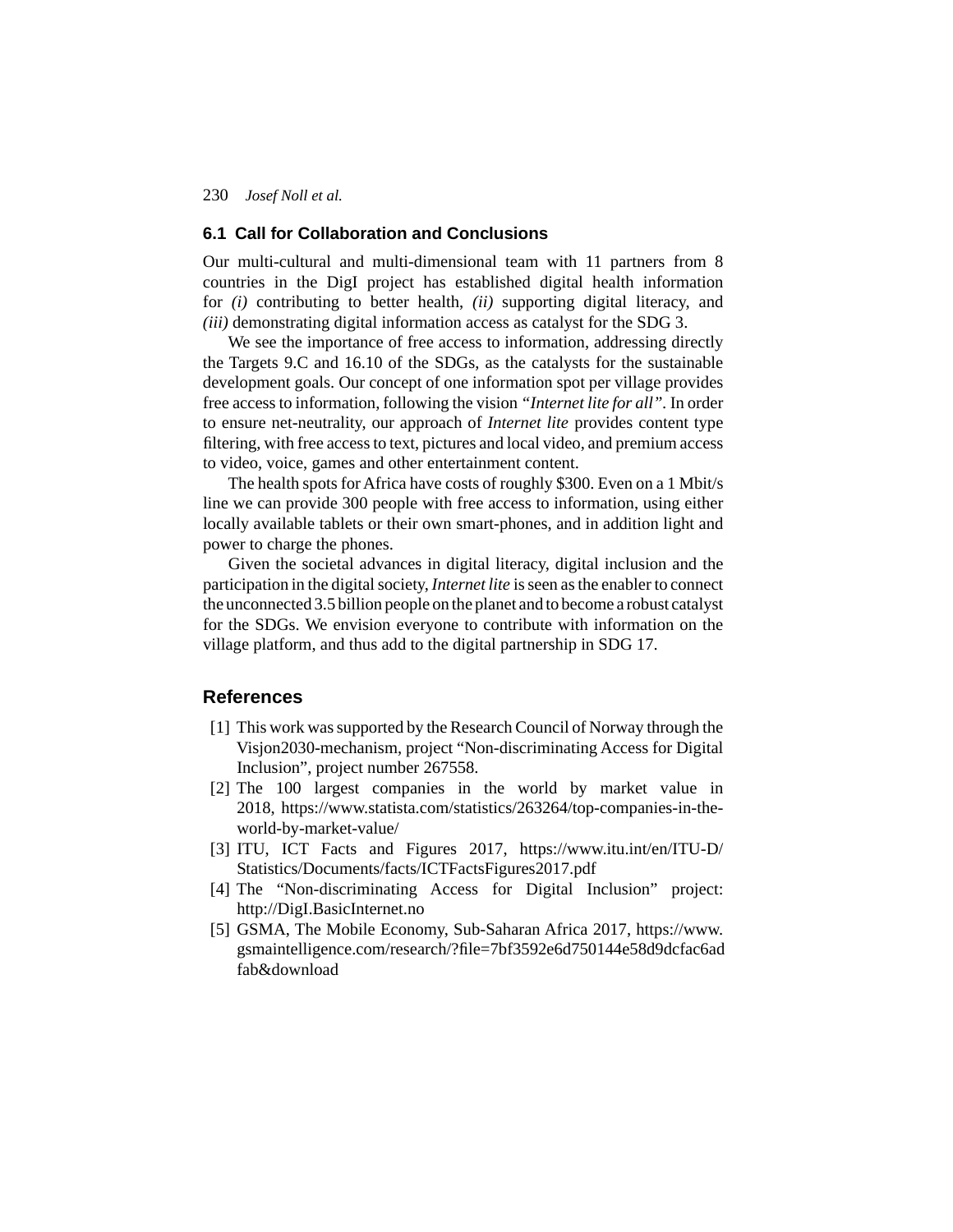- [6] Noll, J., Dixit, S., Radovanovic, D., Morshedi, M., Holst, C., and Winkler, A. S. (2018). 5G network slicing for digital inclusion. In *IEEE 10th International Conference on Communication Systems & Networks (COMSNETS)* pp. 191–197.
- [7] Village platform with dedicated health information https://yeboo.com/ health information dashboard.php
- [8] Van Deursen, A., and Van Dijk, J. (2011). Internet skills and the digital divide, *New Media & Society*, 13(6), pp. 893–911. [Online]. Available: https://doi.org/10.1177/1461444810386774
- [9] Health Information, as provided through the DigI project in Tanzania: https://yeboo.com/health information dashboard.php
- [10] Radovanović, D., Hogan, B., and Lalić, D. (2015). Overcoming digital divides in higher education: Digital literacy beyond facebook, *New Media & Society*, 17(10), 1733–1749. https://doi.org/10.1177/146144481 5588323

# **Biographies**



**Josef Noll** is professor at the University of Oslo (UiO) and Secretary General of the Basic Internet Foundation. His focus is on communication and IoT-/Information security, and especially digitalisation based on free access to information for all. His vision of "Internet Lite for all" addresses directly the Sustainable Development Goals (SDGs) 9.C and 16.10 of the Agenda 2030. His focus is on how Internet Lite catalysts a sustainable development, especially in the areas health (SDG 3), Education (SDG 4), empowerment (SDG 5) and decent work (SDG 8).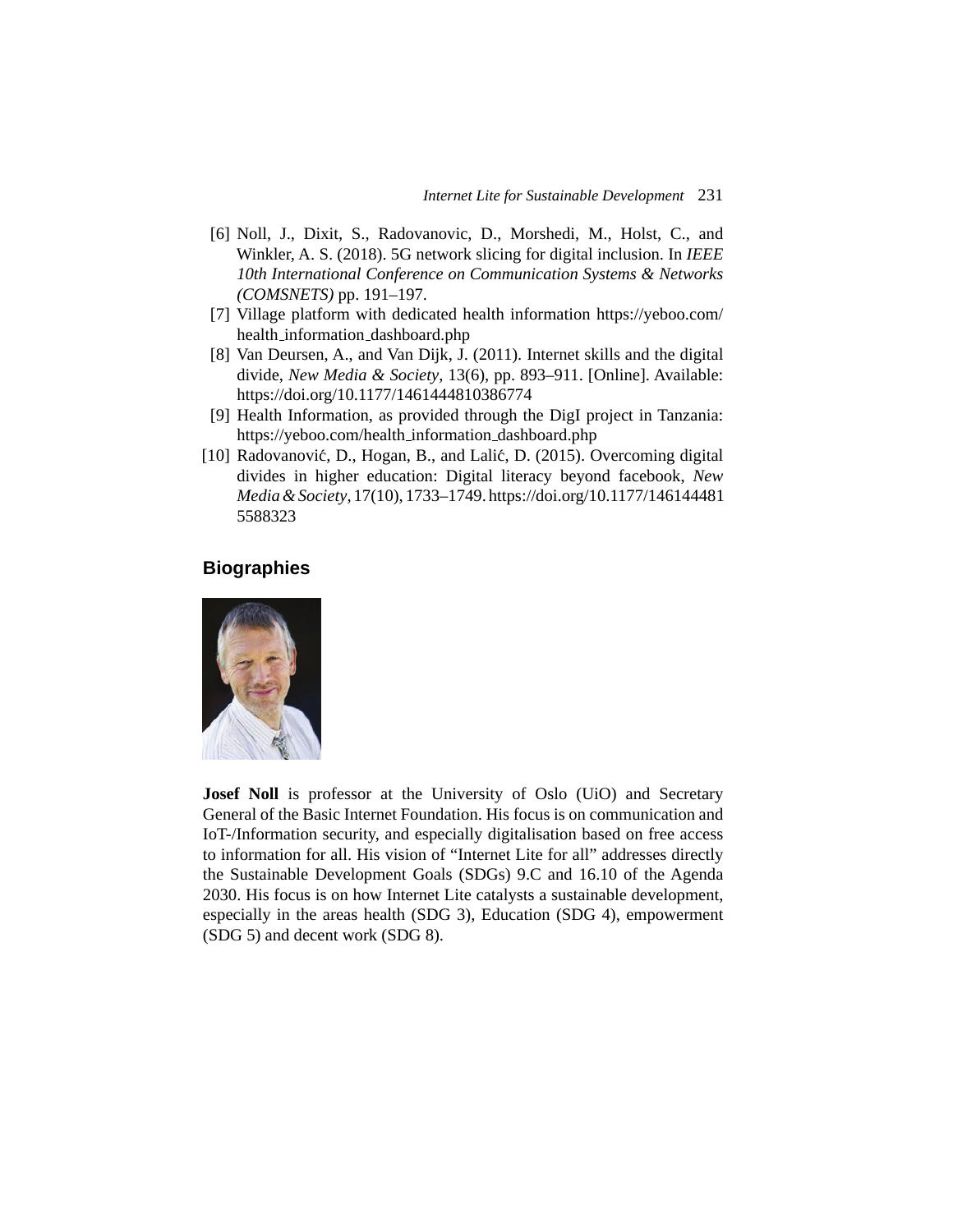

**Wisam A. Mansour** is a digital entrepreneurship advisor at the Basic Internet Foundation. She hold a master degree from the University of Oslo, Universitetet i Oslo, in Innovation and Entrepreneurship, 2018. For her master thesis, she did an indeep study on facilitating women entrepreneurship in the Global South. Her field of research focusing on entrepreneurship in developing economies with special focus on women entrepreneurship empowering. She is working on developing business courses and entrepreneurial platform for developing countries (EntrepNet).



**Christine Holst** received a bachelor of business administration from BI Norwegian Business School, Oslo, Norway; thereafter a B.Sc in African studies and MPhil in development studies, specializing in Geography from Norwegian University of Science and Technology, Trondheim, Norway. Today she holds the position as a Doctoral research fellow, at the Centre for Global Health, Institute of Health and Society, University of Oslo, Norway. She is the coordinator of the Non-Discriminating access for digital inclusion (DigI) project.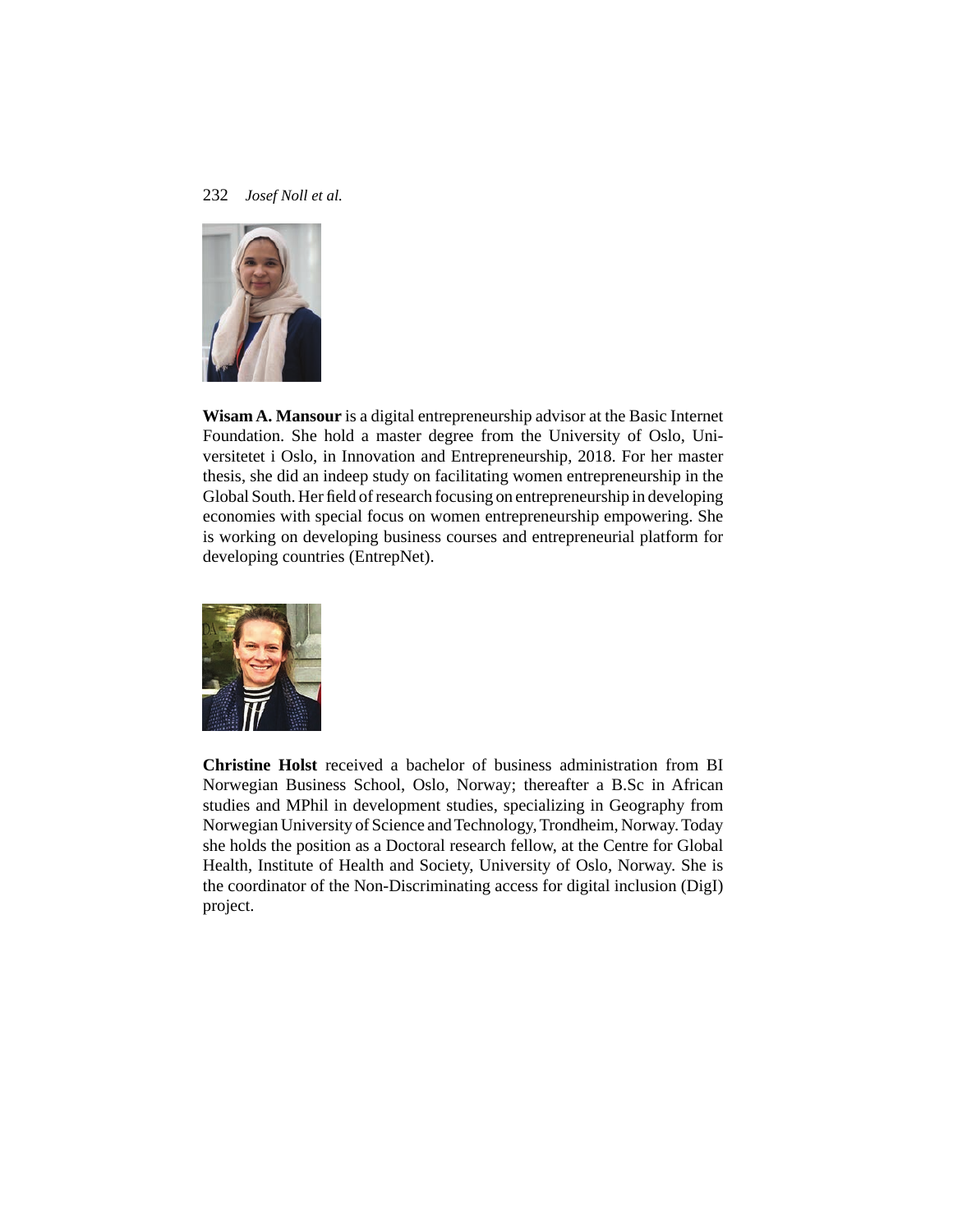

**Sudhir Dixit** is a Senior Fellow and Evangelist of Basic Internet at the Basic Internet Foundation in Norway and heads its San Francisco office. From December 2009 to 2015, he was a Distinguished Chief Technologist and CTO of the Communications and Media Services for the Americas Region of Hewlett-Packard Enterprise Services in Palo Alto, CA, and prior to this he was the Director of Hewlett-Packard Labs India. Before joining HP, he worked with BlackBerry as Senior Director, with Nokia and NSN as Senior Research Manager, Nokia Research Fellow, Head of Nokia Research Centre (Boston), and Head of Network Technology (USA), and Verizon as Staff Director and Principal Scientist. Dixit has a PhD from the University of Strathclyde and MBA from the Florida Institute of Technology, He is a Fellow of IEEE, IET and IETE and a Distinguished Lecturer at the IEEE Communications Society.



**Felix K. Sukums** is a Lecturer, Researcher, Senior Consultant and Director of Information and Communication Technology (ICT) at the Muhimbili University of Health and Allied Sciences (MUHAS) in Dar es Salaam, Tanzania. He holds a PhD in Medical Informatics from Heidelberg University, Germany since April 2016. He also holds Master of Science and Bachelor of Science degrees in Computer Science from the University of Dar es Salaam in Tanzania awarded in 2009 and 2002 respectively.

Sukums has led numerous information systems, digital health research and consultancies projects/assignment including the Tanzania National eHealth Strategy, electronic population registration system, human resource information system, use of clinical decision support systems for improving maternal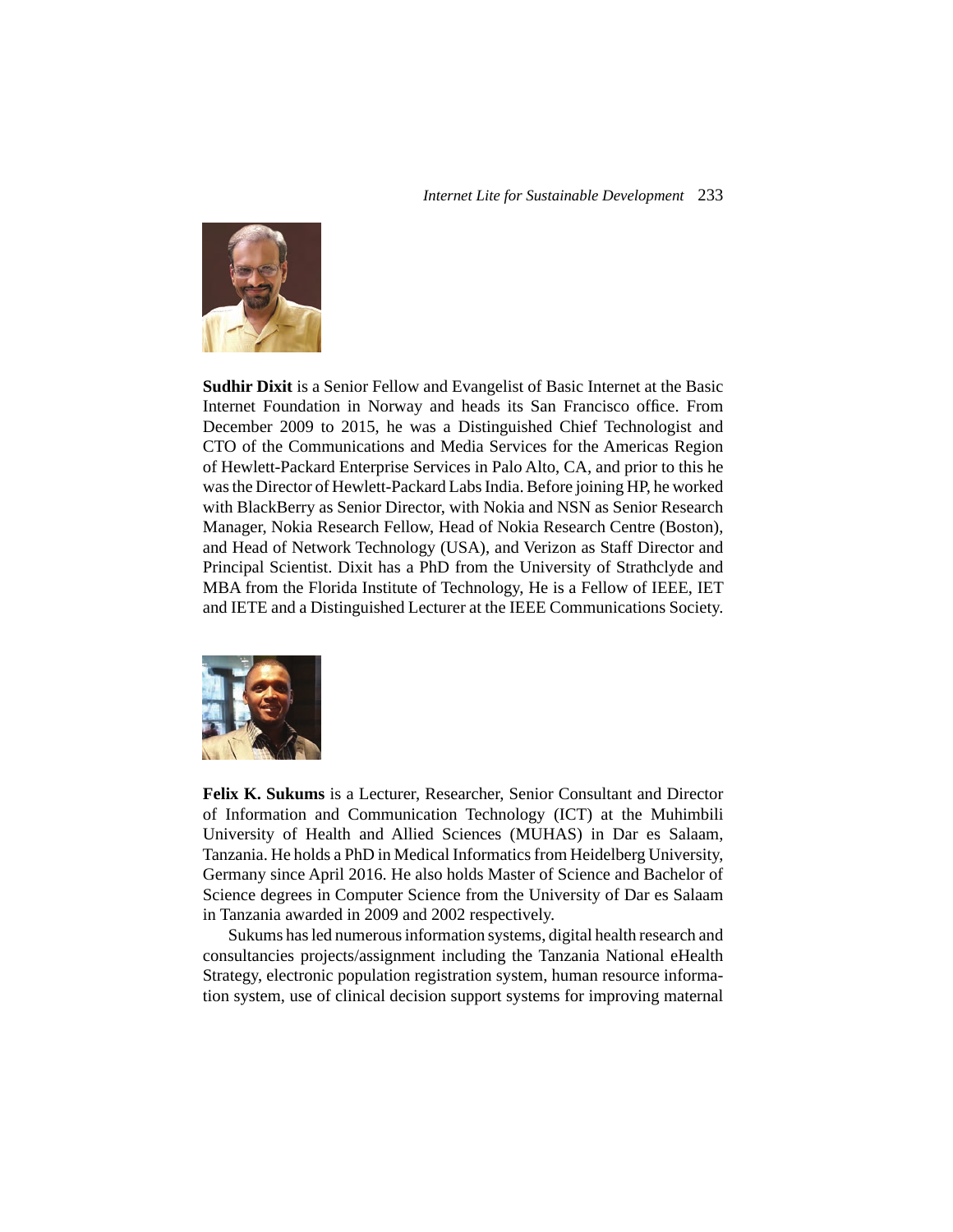and new-born care and telemedicine. He coordinates UNESCO Chair on Telemedicine at MUHAS.

He is currently working with the Muhimbili Medical Research Centre, National Institute for Medical Research (NIMR), Dar es Salaam, Tanzania in the design and implementation of the Digital Inclusion (DigI) project aming to deploy "*Internet Lite for All*".



**Helena A. Ngowi** from Sokoine University of Agriculture, Tanzania, is a specialist in veterinary-public health and a consultant in the health promotion approach to the control of parasitic diseases transmissible between animals and humans. She has conducted several high profile research studies on the prevalence, transmission and risk factors of porcine cysticercosis caused by *Taenia solium*. Recently, she has explored whether school children can transmit health messages of *T. solium* effectively to the community, whereby she has employed a combination of qualitative and quantitative research methods through a social science approach. H Ngowi has also trained in epidemiological and qualitative research and has developed different health education materials including leaflets, posters, training manuals and video programmes. Currently, H Ngowi is co-supervising a research to assess the impact of digital health information access on the control of *T. solium* infections in pigs in selected rural villages of Tanzania, the study funded by Norwegian Research Council through DIGI project.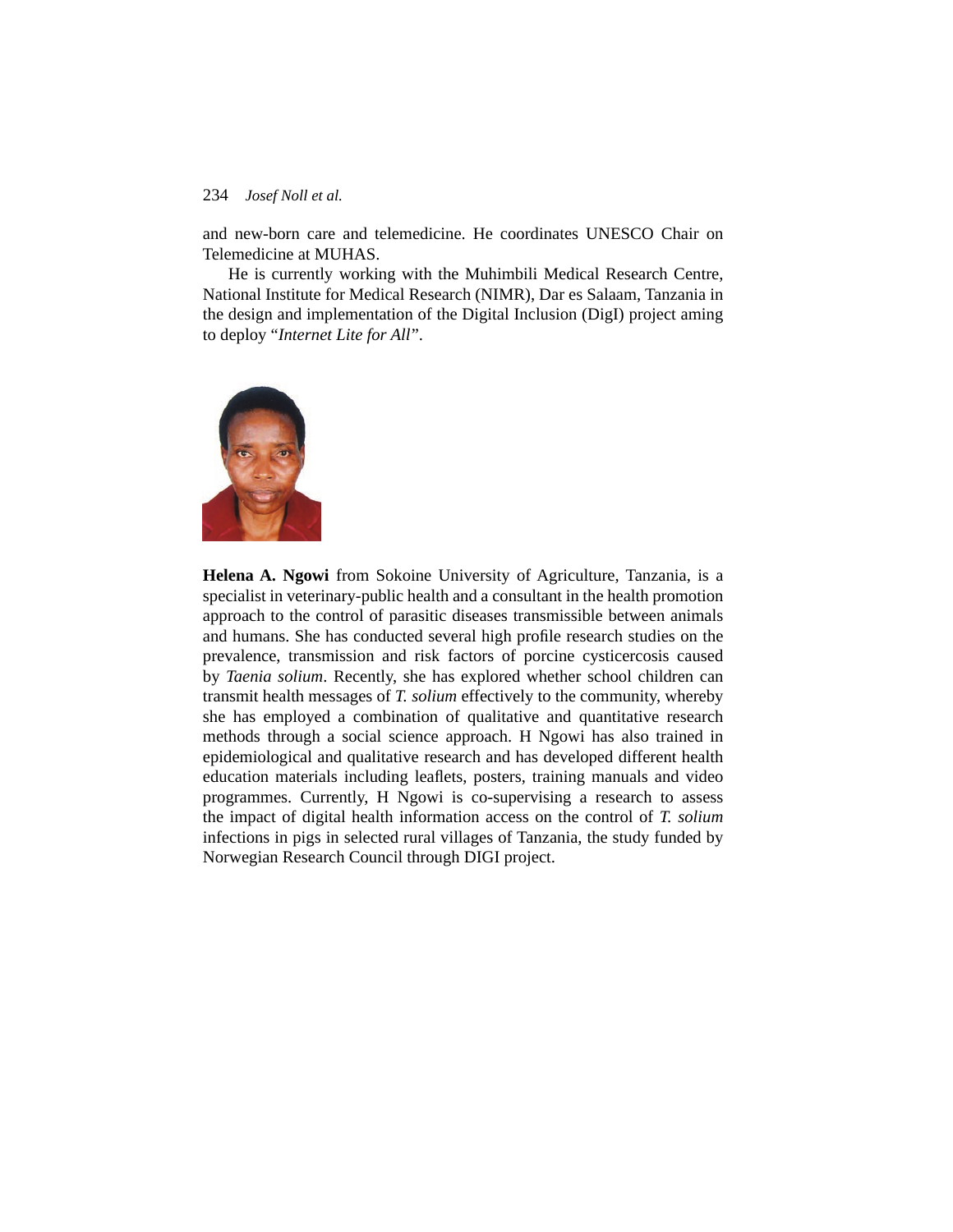

**Danica Radovanović** is a digital inclusion specialist and senior researcher at the Basic Internet Foundation, Norway. She is a PhD Chevening Scholar, Oxford Internet Institute, University of Oxford, and a doctorate graduate from the Faculty of Technical Sciences, Novi Sad. Radovanovic worked on ´ international Internet and Web projects at the United Nations (FAO), Library of Congress (DC) European division, was involved in a global citizen initiatives Global Voices and Rising Voices, and other digital cooperation projects. She is a project manager at the ISOC (Internet society) project DUGG on gender digital divide. Her work focuses on deploying digital inclusion and digital literacy skills programs, KPI for digital inclusion, digital literacy initiatives, and internet infrastructures to the unconnected areas. Radovanović is the recipient of the Best academic work – dissertation award in 2015. in Serbia. She is an ISOC member and DITA IEEE member.



**Elibariki R. Mwakapeje**, has pursued a Bachelor degree (Hons) in Environmental Health Sciences from the University of Dar es Salaam (2004), Masters degree in Applied Epidemiology from the Muhimbili University of Health and Allied Sciences (MUHAS) in 2010 and currently, he is a Ph.D researcher at the Centre for Epidemiology and Biostatistics, Department of Food Safety and Infection Biology of the Norwegian University of Life Sciences in Oslo, Norway since April 2016. His Ph.D research topic is entitled, "Use of a One Health Approach for understanding the Epidemiology and Management of anthrax outbreaks in the humans–livestock–wildlife and environmental health interface areas of Northern Tanzania" – Scheduled for a Public defense on 22nd February 2019.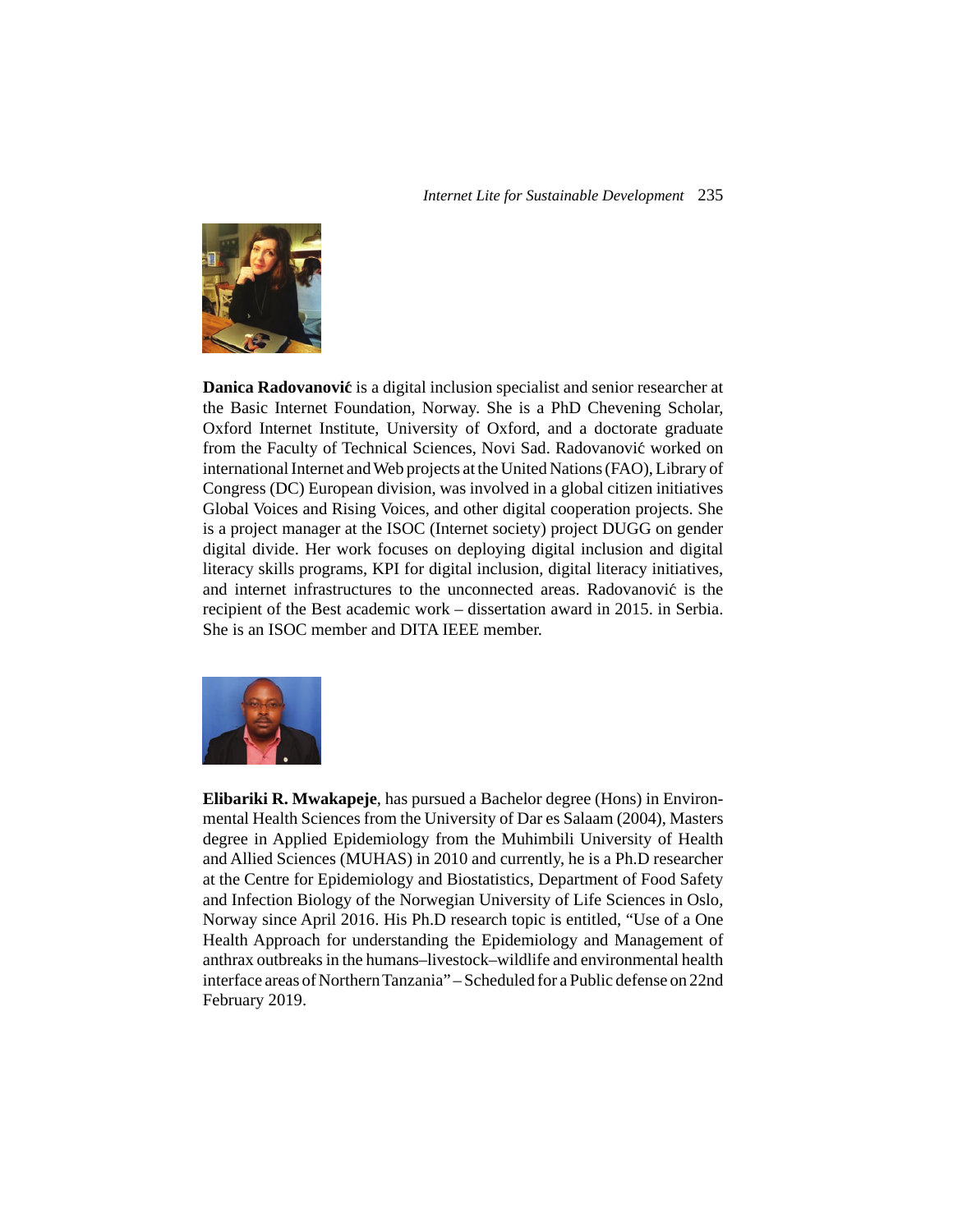Elibariki Reuben Mwakapeje is a Senior Epidemiologist and has worked for the Ministry of Health, Community Development, Gender, Elderly and Children in Dar es Salaam, Tanzania since 2005. Initially, he worked as a Diseases Surveillance Officer involving himself in investigating diseases outbreaks, diseases surveillance, coordinating rapid response teams (RRT) at national, regional and district levels during response to disease outbreaks and other public health emergencies of national and international concerns.

Later on, he was appointed as a National Coordinator for the Integrated Diseases Surveillance and Response (IDSR) in 2010 at the same Ministry, with this position he was responsible for ensuring that both indicator and event based surveillance systems are well implemented and streamlined as per the International Health Regulation (IHR 2005).

Moreover, in 2011 he participated in the establishment of the diseases surveillance systems in the cross border districts within the East African Community region in order to ensure for a well-structured and resilient systems for prevention, detection and response to various public health threats in the region. Most importantly, in 2013, Elibariki was one of the founders for the electronic diseases surveillance systems (eIDSR) in Tanzania. This system was established in order to foster for a robust real – time surveillance systems as a requirement for both Global health Security Agenda (GHSA) and International Health Regulation (IHR 2005) in the country.

Elibariki is currently working on to establish a project for ensuring free access to digital health information through smartphone application in Northern Tanzania. This project intends to provide digital health information as a userfriendly tool for behavior change leading to effective prevention and control of anthrax outbreaks in the marginalized Maasai communities in Monduli district of northern Tanzania.



**Maurice Isabwe** is an Associate Professor of Multimedia & eLearning at the Faculty of Engineering and Science, University of Agder, Norway. He is a founding CEO of Future Competence International Ltd, a forward-thinking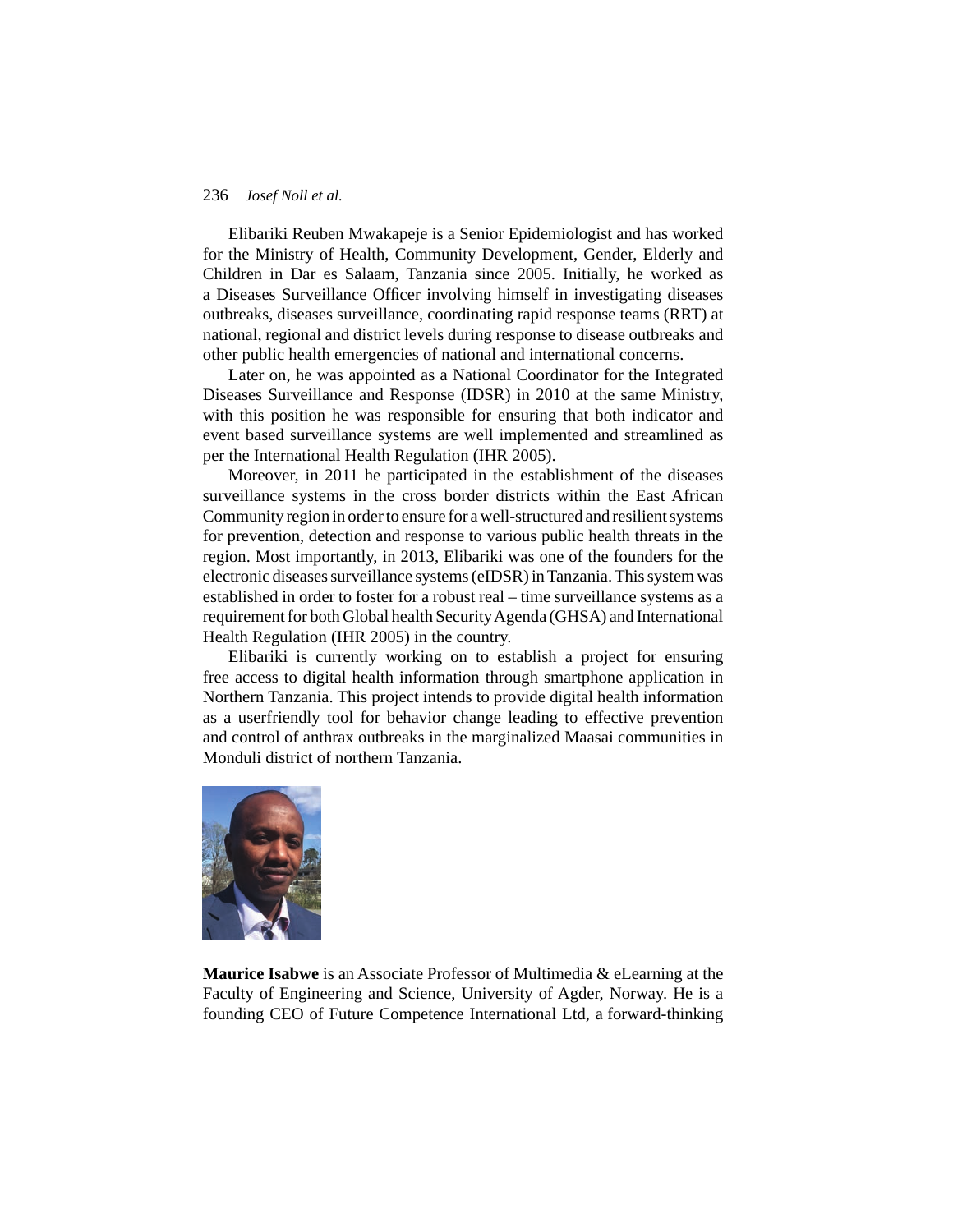futuristic enterprise thriving to maximize the human capital through competence development services & products. Isabwe contributes to the development of formal and non-formal digital learning solutions addressing global digital inclusion and lifelong learning. He consults on ICT development projects and contributes in systems design with his expert competence in the field of Human-Computer Interaction. He holds a PhD in Information and Communication Technology from the University of Agder, specialising in human-centred design of interactive systems and mobile learning. His academic interests include Interaction Design; Open, Distance and e-Learning; Visualisations & Simulations in mathematics education and Gamification. For the last 16 years, he has been working with universities in East Africa, the United Kingdom and Norway.

Isabwe's research focuses on usability and user experience for the web, mobile, wearables, augmented and virtual reality technology. His work involves post-graduate teaching and supervision of research projects in the area of Human Computer Interaction and Technology Enhanced Teaching and Learning. He has contributed to the establishment of a Master program in Multimedia & Educational Technology at University of Agder and a blended learning master program in Instructional Design and Technology at Makerere University (Uganda).

He is a reviewer of scientific journals, convener and a regular speaker at international conferences in the field of interaction design and digital technology in higher education. He has published more than 60 scientific articles contributing to the advancement of online education, blended learning and human-centred digital solutions.



**Andrea S. Winkler**, MD, PhD, is a specialist neurologist and the director of the Centre for Global Health at the University of Oslo, where she also holds a full professorship in Global Health. She is also the co-director of